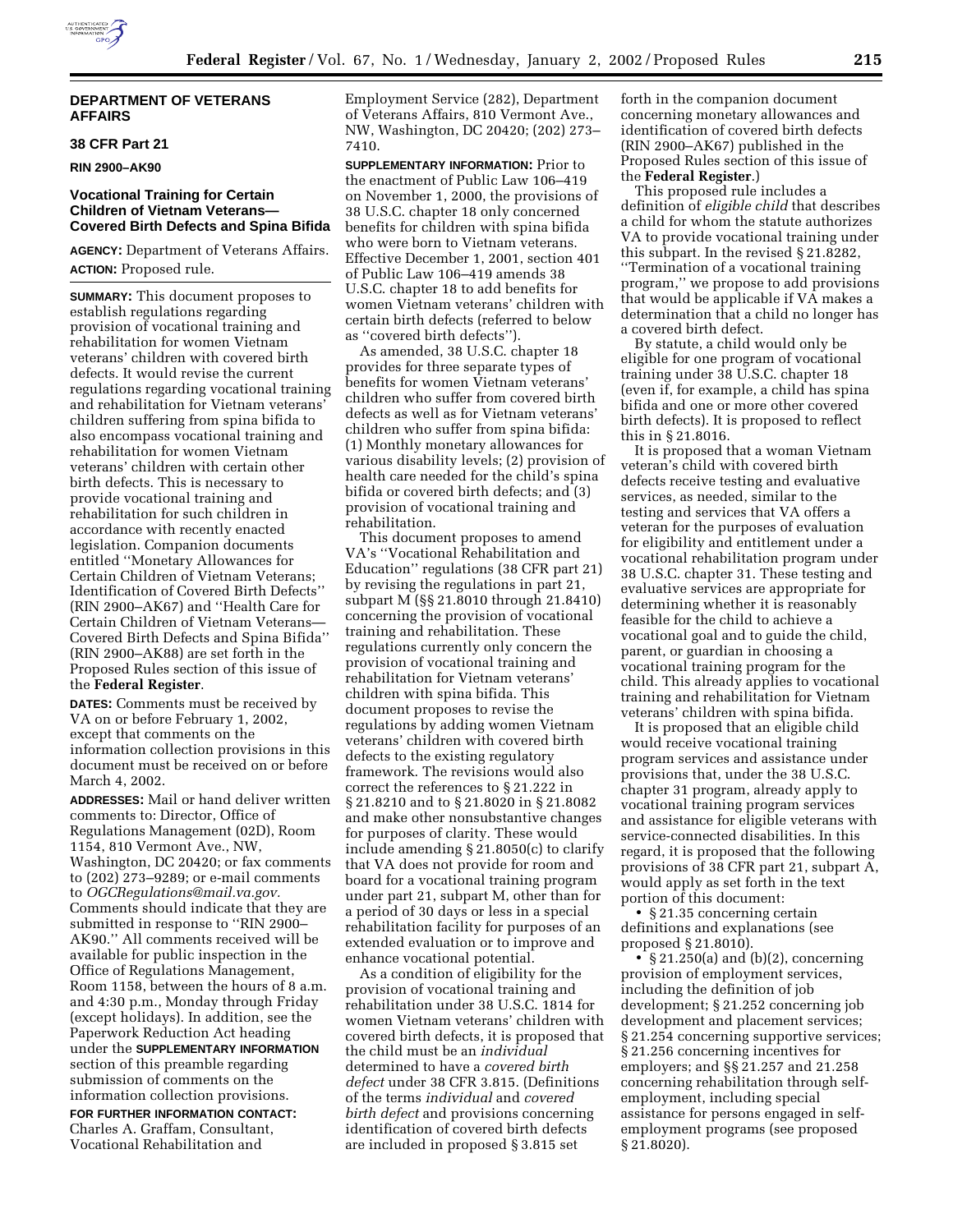• §§ 21.50(b)(5) and 21.53(b) and (d) concerning the scope and nature of an evaluation of the reasonable feasibility of achieving a vocational goal (see proposed § 21.8032).

• §§ 21.80, 21.84, and 21.88 concerning the requirements for an individualized written plan of vocational rehabilitation and its purposes, to include employment assistance; and §§ 21.92, 21.94 (a) through (d), and 21.96 concerning preparation of, changes to, and review of an individualized written plan of vocational rehabilitation (see proposed §§ 21.8080 and 21.8082).

• §§ 21.100 and 21.380 concerning counseling (see proposed § 21.8100).

• § 21.120 concerning vocational training; §§ 21.122 through 21.132 concerning types of allowable vocational training; and § 21.146 concerning independent instructor courses (see proposed § 21.8120).

• §§ 21.290 through 21.298 concerning course approval and facility selection (except that the provisions pertaining to use of facilities offering independent living services to evaluate independent living potential (see § 21.294(b)(1)(i)) and to provide a program of independent living services to individuals for whom an Individualized Independent Living Plan (IILP) has been developed (see § 21.294(b)(1)(ii)) do not apply, and provisions concerning authorization of independent living services as an incidental part of a plan (see § 21.294(b)(1)(iii)) apply, in a comparable manner as for veterans under the 38 U.S.C. chapter 31 program, only to the extent allowable under proposed § 21.8050 for an individualized written plan of vocational rehabilitation) (see proposed §§ 21.8120 and 21.8286).

• § 21.142(a) and (b); § 21.144; § 21.146; § 21.148(a) and (c); § 21.150, other than paragraph (b); § 21.152, other than paragraph (b); § 21.154, other than paragraph (b); and § 21.156 concerning special rehabilitative services of the following types: adult basic education, vocational course in a sheltered workshop or rehabilitation facility, independent instructor course, tutorial assistance, reader service, interpreter service for the hearing impaired, special transportation assistance, and other vocationally oriented incidental services (see proposed § 21.8140).

• §§ 21.212 through 21.224 concerning supplies (however, the following provisions do not apply to this subpart: § 21.216(a)(3) concerning special modifications, including automobile adaptive equipment; § 21.220(a)(1) concerning advancements

from the 38 U.S.C. chapter 31 program revolving loan fund; and § 21.222(b)(1)(x) concerning release or repayment for independent living services program supplies) (see proposed § 21.8210).

• § 21.262 concerning reimbursement for costs of training and rehabilitation facilities, supplies, and services (see proposed § 21.8260).

• §§ 21.60 and 21.62 concerning a medical consultant and the Vocational Rehabilitation Panel and § 21.310 concerning rate of pursuit measurement (see proposed § 21.8310).

• § 21.326 concerning the commencement and termination dates of a period of employment services (see proposed § 21.8320).

• §§ 21.362 and 21.364 concerning satisfactory conduct and cooperation (see proposed § 21.8360).

•  $§ 21.154$  concerning special transportation allowance; § 21.370 (however, the words ''under § 21.282'' in § 21.370(b)(2)(iii)(B) do not apply) and § 21.372 concerning intraregional and interregional travel at government expense; and § 21.376 concerning authorization of transportation services for evaluation or counseling (see proposed § 21.8370).

• § 21.380 concerning personnel qualification standards; §§ 21.412 and 21.414 (except § 21.414(c), (d), and (e)) concerning finality and revision of decisions; § 21.420 concerning notification that VA will provide as to findings, decisions, and appeal rights; and § 21.430 concerning accountability for authorization and payment of program costs for training and rehabilitation services (see proposed § 21.8380).

As set forth in the text portion of this document, these provisions appear to be appropriate to apply to the provision of vocational training and rehabilitation for women Vietnam veterans' children with covered birth defects. The same provisions apply to the provision of vocational training and rehabilitation for Vietnam veterans' children with spina bifida.

It is also proposed that VA officials will inform children who have covered birth defects about any vocational training and rehabilitation that may be available under other governmental and nongovernmental programs. This already applies to the provision of vocational training and rehabilitation for Vietnam veterans' children with spina bifida.

It is proposed that VA provide case management to assist the eligible child throughout a planned vocational training program. This would help to ensure that the child achieves the

maximum vocational benefit from the program. This already applies to the provision of vocational training and rehabilitation for Vietnam veterans' children with spina bifida.

# **Comment Period**

We are providing, except for comments on the information collection provisions, a comment period of 30 days for this proposed rule due to the December 1, 2001, effective date of the new benefit programs enacted by section 401 of Public Law 106–419, the statutory requirement for a final rule prior to that date, and the need to have a final rule as soon as possible in order to avoid delay in the commencement of those benefits. We are providing for the information collections in this document a 60-day comment period pursuant to the Paperwork Reduction Act.

### **Paperwork Reduction Act**

Under the Paperwork Reduction Act of 1995 (44 U.S.C. 3501–3520), collections of information are set forth in the provisions of proposed §§ 21.8014 and 21.8370. Proposed § 21.8014 would amend the provisions prescribing the information to be submitted for an application for a Vietnam veteran's child suffering from spina bifida to participate in a VA vocational training program. Proposed § 21.8370 would permit a request for reimbursement for certain transportation costs and would require submission of supporting documentation to receive reimbursement. Although provisions in the current § 21.8016 previously had been approved by the Office of Management and Budget (OMB) as an information collection under control number 2900–0581, VA is not seeking reinstatement and is requesting OMB to discontinue that approval because, as currently in effect and as proposed to be revised, § 21.8016 affects fewer than 10 respondents annually. As required under section 3507(d) of the Act, VA has submitted a copy of this rulemaking action to the OMB for its review of the collections of information in this proposed rule.

OMB assigns a control number for each collection of information it approves. VA may not conduct or sponsor, and a person is not required to respond to, a collection of information unless it displays a currently valid OMB control number.

Comments on the collections of information contained in this proposed rule should be submitted to the Office of Management and Budget, Attention Desk Officer for the Department of Veterans Affairs, Office of Information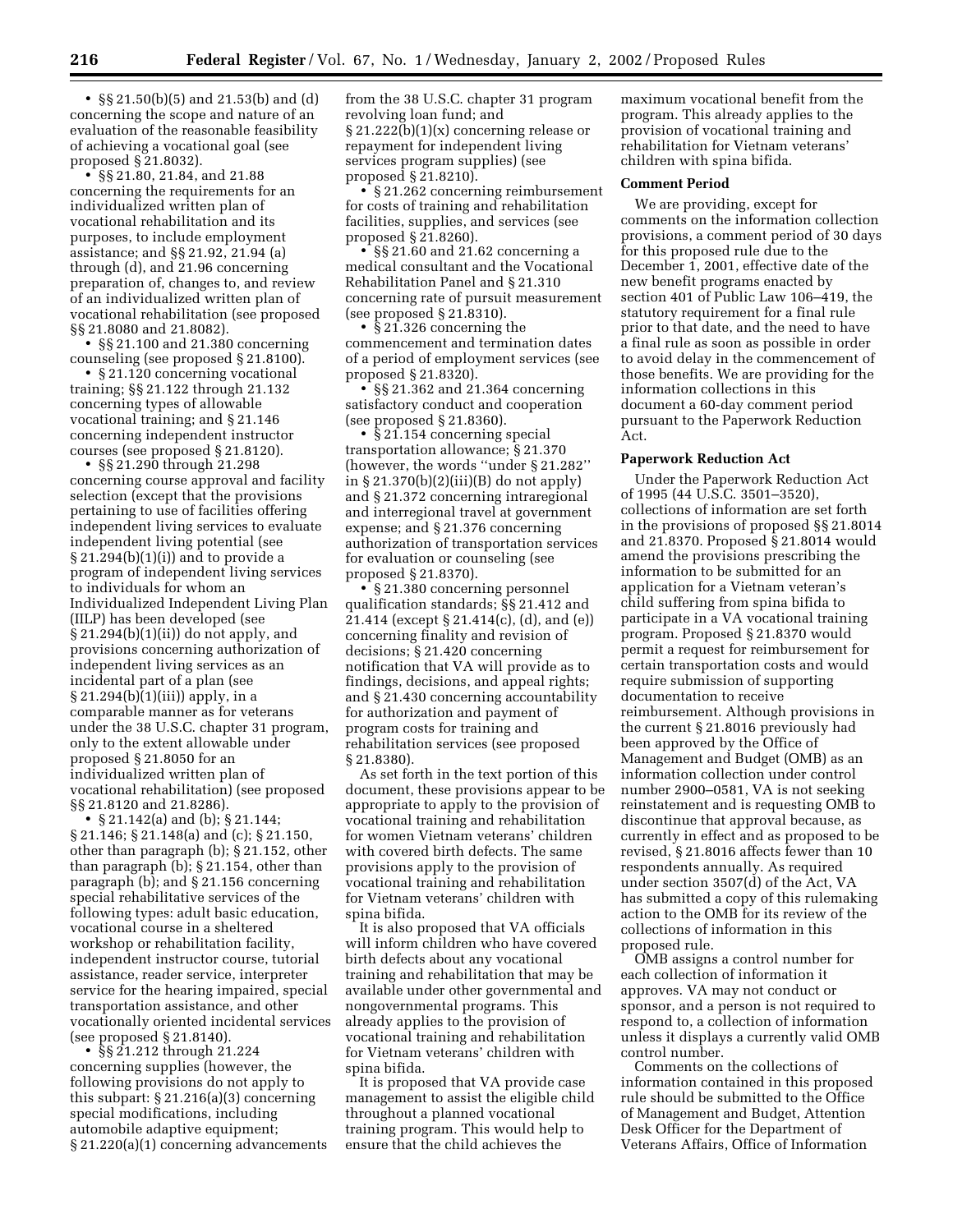and Regulatory Affairs, Washington, DC 20503, with copies sent by mail or hand delivery to the Director, Office of Regulations Management (02D), Department of Veterans Affairs, 810 Vermont Ave. NW, Room 1154, Washington, DC 20420; by fax to (202) 273–9289; or by e-mail to *OGCRegulations@mail.va.gov.* Comments should indicate that they are submitted in response to ''RIN 2900– AK90.'' All written comments to VA will be available for public inspection in the Office of Regulations Management, Room 1158, between the hours of 8 a.m. and 4:30 p.m., Monday through Friday (except holidays).

*Title:* Application for Vocational Training Benefits—Certain Children of Vietnam Veterans.

*Summary of collection of information:* The provisions of proposed 38 CFR 21.8014 would extend to women Vietnam veteran's children with covered birth defects the requirement that is applicable to Vietnam veterans' children with spina bifida for submitting an application for vocational training to be considered for this benefit.

*Type of review:* Reinstatement with change of a previously approved collection for which approval has expired (OMB control number 2900– 0579).

*Description of need for information and proposed use of information:* VA needs to know sufficient identifying information about the applicant and the applicant's natural parent who was a Vietnam veteran to be able to relate the claim to other existing VA records. The information collected allows the Vocational Rehabilitation and Employment (VR&E) Division to review the existing records and to set up an appointment for an applicant to meet with a VR&E staff member to evaluate the claim.

*Description of likely respondents:* Adult children with spina bifida or other covered birth defects, parents or guardians of minor or incompetent children with spina bifida or other covered birth defects, authorized representatives, or Members of Congress.

*Estimated number of respondents:* 50. *Estimated frequency of responses:* Once.

*Estimated total annual reporting and recordkeeping burden:* 12.5 reporting burden hours. The total annual reporting burden is based on each respondent taking 15 minutes to write to VA indicating a desire to take part in a vocational training program and providing the necessary identifying information. Although there is no set

format for this application, the applicant must provide certain information to perfect the claim. There are no recordkeeping requirements.

*Estimated average burden per respondent:* 15 minutes.

*Title:* Request for Transportation Expense Reimbursement.

*Summary of collection of information:* The provisions of proposed 38 CFR 21.8370 would extend to women Vietnam veteran's children with covered birth defects the current requirement applicable to Vietnam veterans' children with spina bifida that a child receiving vocational training to request VA payment for travel expenses. VA must determine that the child would be unable to pursue training or employment or employment without this assistance. To obtain payment, the child must submit documentation showing the expenses of transportation.

*Type of review:* Reinstatement with change of a previously approved collection for which approval has expired (OMB control number 2900– 0580).

*Description of need for information and proposed use of information:* A child must specifically request VA assistance with transportation expenses. This allows VA to investigate the child's situation to establish that the child would be unable to pursue training or employment without VA travel assistance. To receive payment, the child must provide supportive documentation of actual expenses incurred for the travel. This prevents VA from making payment erroneously or for fraudulently claimed travel.

*Description of likely respondents:* Children with spina bifida or other covered birth defects.

*Estimated number of respondents:* 40. Approximately half of the children who plan and enter a program will need VA financial support for their transportation expenses while in a program.

*Estimated frequency of responses:* Once for the initial request; monthly to obtain the travel reimbursement.

*Estimated total annual reporting and recordkeeping burden:* 50 reporting burden hours. Each respondent will require 15 minutes to prepare and submit the initial request  $(40 \times \frac{1}{4})$  hour = 10 hours). Each respondent will then require 5 minutes to copy and submit receipts for transportation expenses to obtain reimbursement  $(40 \times 12 \times \frac{1}{12})$  $hour = 40 hours$ .

*Estimated average burden per respondent:* 1 hour and 15 minutes.

The Department considers comments by the public on proposed collections of information in—

• Evaluating whether the proposed collections of information are necessary for the proper performance of the functions of the Department, including whether the information will have practical utility;

• Evaluating the accuracy of the Department's estimate of the burden of the proposed collections of information, including the validity of the methodology and assumptions used;

• Enhancing the quality, usefulness, and clarity of the information to be collected; and

• Minimizing the burden of the collections of information on those who are to respond, including the use of appropriate automated, electronic, mechanical, or other technological collection techniques or other forms of information technology, e.g., permitting electronic submission of responses.

OMB is required to make a decision concerning the collections of information contained in this proposed rule between 30 and 60 days after publication of this document in the **Federal Register**. Therefore, a comment to OMB is best assured of having its full effect if OMB receives it within 30 days of publication. This does not affect the deadline for the public to comment on the proposed regulations.

## **Executive Order 12866**

This proposed rule has been reviewed by OMB under Executive Order 12866.

#### **Regulatory Flexibility Act**

The Secretary of Veterans Affairs hereby certifies that the adoption of the proposed rule would not have a significant economic impact on a substantial number of small entities as they are defined in the Regulatory Flexibility Act, 5 U.S.C. 601–612. It is estimated that there are only 1,200 Vietnam veterans' children who suffer from spina bifida and women Vietnam veteran's children who suffer from spina bifida or other covered birth defects. They are widely dispersed geographically, and the services provided to them would not have a significant impact on any small businesses. Moreover, the institutions capable of providing appropriate services and vocational training to Vietnam veteran's children with covered birth defects or spina bifida are generally large capitalization facilities. Therefore, pursuant to 5 U.S.C. 605(b), this proposed rule is exempt from the initial and final regulatory flexibility analyses requirements of sections 603 and 604.

#### **Catalog of Federal Domestic Assistance**

The Catalog of Federal Domestic Assistance program number for benefits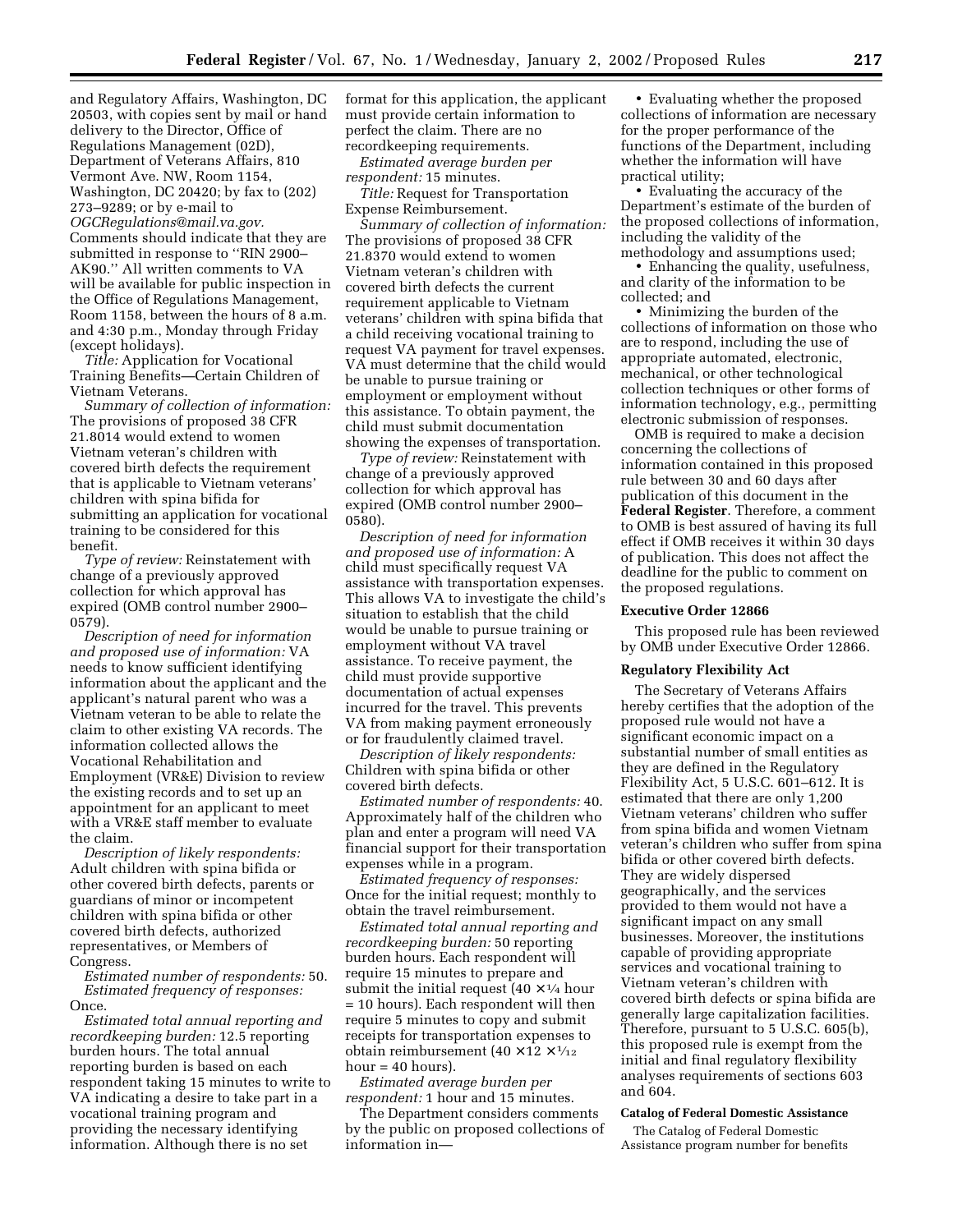affected by this rule is 64.128. There is no Catalog of Federal Domestic Assistance program number for other benefits affected by this rule.

# **List of Subjects in 38 CFR Part 21**

Administrative practice and procedure, Armed forces, Civil rights, Claims, Colleges and universities, Conflicts of interest, Defense Department, Education, Employment, Government contracts, Grant programseducation, Grant programs-veterans, Health care, Loan programs-education, Loan programs-veterans, Manpower training programs, Personnel training programs, Reporting and recordkeeping requirements, Schools, Travel and transportation expenses, Veterans, Vocational education, Vocational rehabilitation.

Approved: October 26, 2001.

#### **Anthony J. Principi,**

*Secretary of Veterans Affairs.*

For the reasons set forth in the preamble, 38 CFR part 21 is proposed to be amended as set forth below:

# **PART 21—VOCATIONAL REHABILITATION AND EDUCATION**

1. In part 21, the heading of subpart M is revised to read as follows:

# **Subpart M—Vocational Training and Rehabilitation for Certain Children of Vietnam Veterans—Spina Bifida and Covered Birth Defects**

2. The authority citation for part 21, subpart M is revised to read as follows:

**Authority:** 38 U.S.C. 101, 501, 512, 1151 note, 1802, 1804–1805, 1811, 1811 note, 1812, 1814, 1816, 1821–1824, 5112, unless otherwise noted.

3. Sections 21.8010 through 21.8410 are revised to read as follows:

#### **General**

#### **§ 21.8010 Definitions and abbreviations.**

(a) *Program-specific definitions and abbreviations.* For the purposes of this subpart:

*Covered birth defect* means the same as defined at  $\S 3.815(c)(3)$  of this title.

*Eligible child* means, as appropriate, either an *individual* as defined at § 3.814(c)(2) of this title who suffers from spina bifida, or an *individual* as defined at § 3.815(c)(2) of this title who has a covered birth defect other than a birth defect described in § 3.815(a)(2).

*Employment assistance* means employment counseling, placement and post-placement services, and personal and work adjustment training.

*Institution of higher education* has the same meaning that § 21.4200 provides

for the term *institution of higher learning.*

*Program of employment services* means the services an eligible child may receive if the child's entire program consists only of employment assistance.

*Program participant* means an eligible child who, following an evaluation in which VA finds the child's achievement of a vocational goal is reasonably feasible, elects to participate in a vocational training program under this subpart.

*Spina bifida* means the same as defined at  $\S 3.814(c)(3)$  of this title.

*Vietnam veteran* means, in the case of a child suffering from spina bifida, the same as defined at § 3.814(c)(1) or § 3.815(c)(1) of this title and, in the case of a child with a covered birth defect, the same as defined at § 3.815(c)(1) of this title.

*Vocational training program* means the vocationally oriented training services, and assistance, including placement and post-placement services, and personal and work-adjustment training that VA finds necessary to enable the child to prepare for and participate in vocational training or employment. A vocational training program may include a program of education offered by an institution of higher education only if the program is predominantly vocational in content.

*VR&E* refers to the Vocational Rehabilitation and Employment activity (usually a division) in a Veterans Benefits Administration regional office, the staff members of that activity in the regional office or in outbased locations, and the services that activity provides.

(Authority: 38 U.S.C. 101, 1802, 1804, 1811– 1812, 1814, 1821)

(b) *Other terms and abbreviations.* The following terms and abbreviations have the same meaning or explanation that § 21.35 provides:

(1) CP (Counseling psychologist);

(2) Program of education;

(3) Rehabilitation facility;

(4) School, educational institution, or institution;

(5) Training establishment;

(6) Vocational goal;

(7) VRC (Vocational rehabilitation counselor);

(8) VRS (Vocational rehabilitation specialist); and

(9) Workshop.

(Authority: 38 U.S.C. 1804, 1811, 1814, 1821)

#### **§ 21.8012 Vocational training program for certain children of Vietnam veterans—spina bifida and covered birth defects.**

VA will provide an evaluation to an eligible child to determine the child's potential for achieving a vocational goal.

If this evaluation establishes that it is feasible for the child to achieve a vocational goal, VA will provide the child with the vocational training, employment assistance, and other related rehabilitation services authorized by this subpart that VA finds the child needs to achieve a vocational goal, including employment.

(Authority: 38 U.S.C. 1804, 1812, 1814)

## **§ 21.8014 Application.**

(a) *Filing an application.* To participate in a vocational training program, the child of a Vietnam veteran (or the child's parent or guardian, an authorized representative, or a Member of Congress acting on behalf of the child) must file an application. An application is a request for an evaluation of the feasibility of the child's achievement of a vocational goal and, if a CP or VRC determines that achievement of a vocational goal is feasible, for participation in a vocational training program. The application may be in any form, but it must:

(1) Be in writing over the signature of the applicant or the person applying on the child's behalf;

(2) Provide the child's full name, address, and VA claim number, if any, and the parent Vietnam veteran's full name and Social Security number or VA claim number, if any; and

(3) Clearly identify the benefit sought. (Authority: 38 U.S.C. 1804(a), 1822, 5101)

(b) *Time for filing.* For a child claiming eligibility based on having spina bifida, an application under this subpart may be filed at any time after September 30, 1997. For a child claiming eligibility based on a covered birth defect, an application under this subpart may be filed at any time after November 30, 2001.

(Authority: 38 U.S.C. 1804, 1811, 1811 note, 1812, 1814, 1821)

### **§ 21.8016 Nonduplication of benefits.**

(a) *Election of benefits—chapter 35.* An eligible child may not receive benefits concurrently under 38 U.S.C. chapter 35 and under this subpart. If the child is eligible for both benefits, he or she must elect in writing which benefit to receive.

(Authority: 38 U.S.C. 1804(e)(1), 1814, 1824)

(b) *Reelections of benefits—chapter 35.* An eligible child receiving benefits under this subpart or under 38 U.S.C. chapter 35 may change his or her election at any time. A reelection between benefits under this subpart and under 38 U.S.C. chapter 35 must be prospective, however, and may not result in an eligible child receiving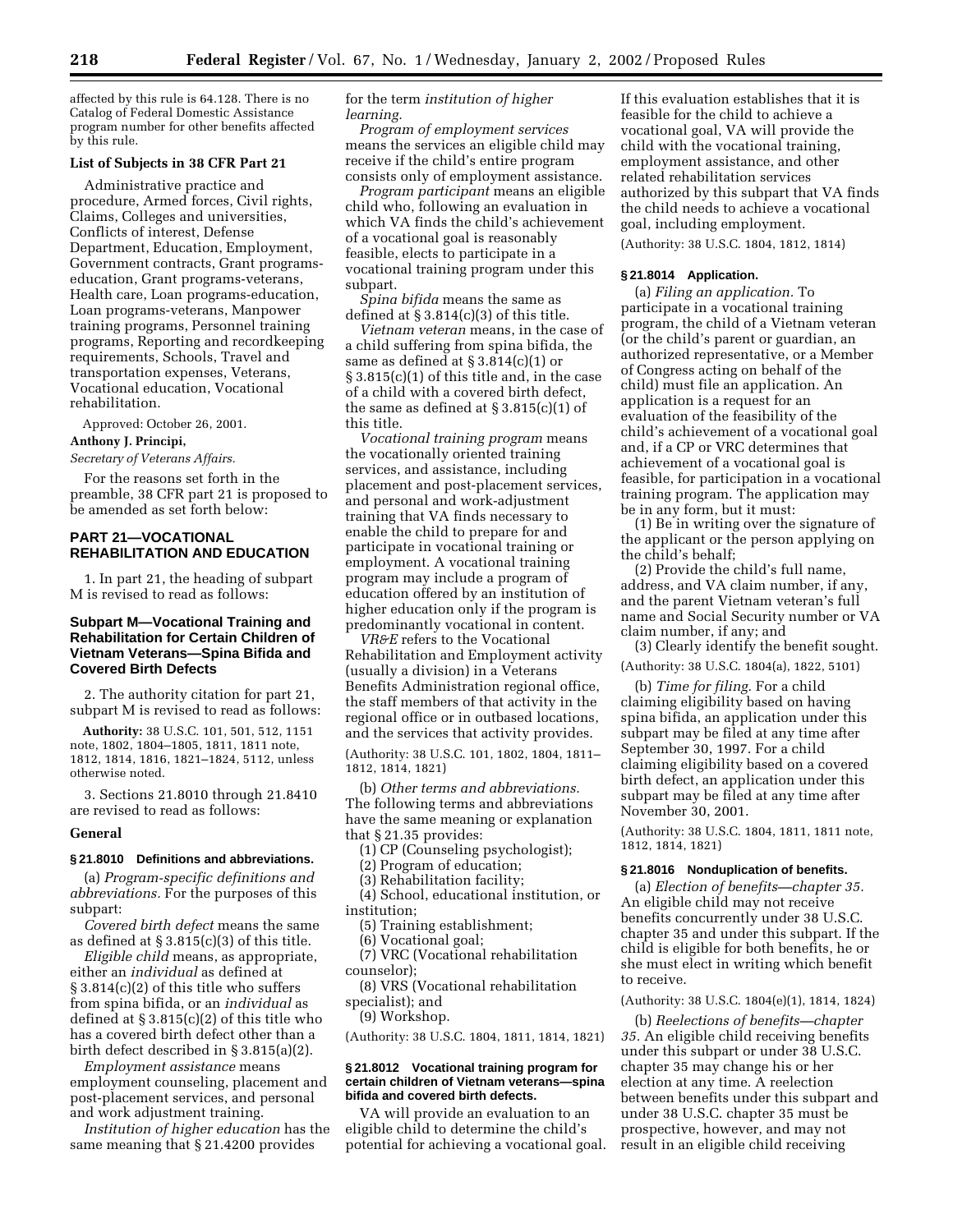benefits under both programs for the same period of training.

(Authority: 38 U.S.C. 1804(e)(1), 1814, 1824)

(c) *Length of benefits under multiple programs—chapter 35.* The aggregate period for which an eligible child may receive assistance under this subpart and under 38 U.S.C. chapter 35 together may not exceed 48 months of full-time training or the part-time equivalent.

(Authority: 38 U.S.C. 1804(e)(2), 1814)

(d) *Nonduplication of benefits under 38 U.S.C. 1804 and 1814.* An eligible child may only be provided one program of vocational training under this subpart.

(Authority: 38 U.S.C. 1804, 1814, 1824)

#### **Basic Entitlement Requirements**

#### **§ 21.8020 Entitlement to vocational training and employment assistance.**

(a) *Basic entitlement requirements.* Under this subpart, for an eligible child to receive vocational training, employment assistance, and related rehabilitation services and assistance to achieve a vocational goal (to include employment), the following requirements must be met:

(1) A CP or VRC must determine that achievement of a vocational goal by the child is reasonably feasible; and

(2) The child and VR&E staff members must work together to develop and then agree to an individualized written plan of vocational rehabilitation identifying the vocational goal and the means to achieve this goal.

(Authority: 38 U.S.C. 1804(b), 1814)

(b) *Services and assistance.* An eligible child may receive the services and assistance described in § 21.8050(a). The following sections in subpart A of this part apply to the provision of these services and assistance in a manner comparable to their application for a veteran under that subpart:

(1) Section 21.250(a) and (b)(2);

(2) Section 21.252;

(3) Section 21.254;

(4) Section 21.256 (not including paragraph (e)(2));

(5) Section 21.257; and

(6) Section 21.258.

(Authority: 38 U.S.C. 1804, 1814)

(c) *Requirements to receive employment services and assistance.* VA will provide employment services and assistance under paragraph (b) of this section only if the eligible child:

(1) Has achieved a vocational objective;

(2) Has voluntarily ceased vocational training under this subpart, but the case manager finds the child has attained sufficient skills to be employable; or

(3) VA determines during evaluation that the child already has the skills necessary for suitable employment and does not need additional training, but to secure suitable employment the child does need the employment assistance that paragraph (b) of this section describes.

(Authority: 38 U.S.C. 1804, 1814)

(d) *Additional employment services and assistance.* If an eligible child has received employment assistance and obtains a suitable job, but VA later finds the child needs additional employment services and assistance, VA may provide the child with these services and assistance if, and to the extent, the child has remaining program entitlement.

(Authority: 38 U.S.C. 1804, 1814)

(e) *Program entitlement usage.* (1) *Basic entitlement period.* An eligible child will be entitled to receive 24 months of full-time training, services, and assistance (including employment assistance) or the part-time equivalent, as part of a vocational training program.

(2) *Extension of basic entitlement period.* VA may extend the basic 24 month entitlement period, not to exceed another 24 months of full-time program participation, or the part-time equivalent, if VA determines that:

(i) The extension is necessary for the child to achieve a vocational goal identified before the end of the basic 24 month entitlement period; and

(ii) The child can achieve the vocational goal within the extended period.

(3) *Principles for charging entitlement.* VA will charge entitlement usage for training, services, or assistance (but not the initial evaluation, as described in § 21.8032) furnished to an eligible child under this subpart on the same basis as VA would charge for similar training, services, or assistance furnished a veteran in a vocational rehabilitation program under 38 U.S.C. chapter 31. VA may charge entitlement at a half-time, three-quarter-time, or fulltime rate based upon the child's training time using the rate-of-pursuit criteria in § 21.8310. The provisions concerning reduced work tolerance under § 21.312, and those relating to less-than-half-time training under § 21.314, do not apply under this subpart.

(Authority: 38 U.S.C. 1804, 1814)

### **§ 21.8022 Entry and reentry.**

(a) *Date of program entry.* VA may not enter a child into a vocational training program or provide an evaluation or any training, services, or assistance under this subpart before the date VA first receives an application for a vocational

training program filed in accordance with § 21.8014.

(Authority: 38 U.S.C. 1151 note, 1804, 1811, 1811 note, 1812, 1814)

(b) *Reentry.* If an eligible child interrupts or ends pursuit of a vocational training program and VA subsequently allows the child to reenter the program, the date of reentrance will accord with the facts, but may not precede the date VA receives an application for the reentrance.

(Authority: 38 U.S.C. 1804, 1814, 1822)

### **Evaluation**

#### **§ 21.8030 Requirement for evaluation of child.**

(a) *Children to be evaluated.* The VR&E Division will evaluate each child who:

(1) Applies for a vocational training program; and

(2) Has been determined to be an eligible child as defined in § 21.8010.

(Authority: 38 U.S.C. 1804(a), 1814)

(b) *Purpose of evaluation.* The evaluation has two purposes:

(1) To ascertain whether achievement of a vocational goal by the child is reasonably feasible; and

(2) If a vocational goal is reasonably feasible, to develop an individualized plan of integrated training, services, and assistance that the child needs to prepare for and participate in vocational training or employment.

(Authority: 38 U.S.C. 1804, 1814)

#### **§ 21.8032 Evaluations.**

(a) *Scope and nature of evaluation.* The scope and nature of the evaluation under this program will be comparable to an evaluation of the reasonable feasibility of achieving a vocational goal for a veteran under 38 U.S.C. chapter 31 and §§ 21.50(b)(5) and 21.53(b) and (d).

(Authority: 38 U.S.C. 1804(a), 1814)

(b) *Specific services to determine the reasonable feasibility of achieving a vocational goal.* As a part of the evaluation of reasonable feasibility of achieving a vocational goal, VA may provide the following specific services, as appropriate:

(1) Assessment of feasibility by a CP or VRC;

(2) Review of feasibility assessment and of need for special services by the Vocational Rehabilitation Panel;

(3) Provision of medical, testing, and other diagnostic services to ascertain the child's capacity for training and employment; and

(4) Evaluation of employability by professional staff of an educational or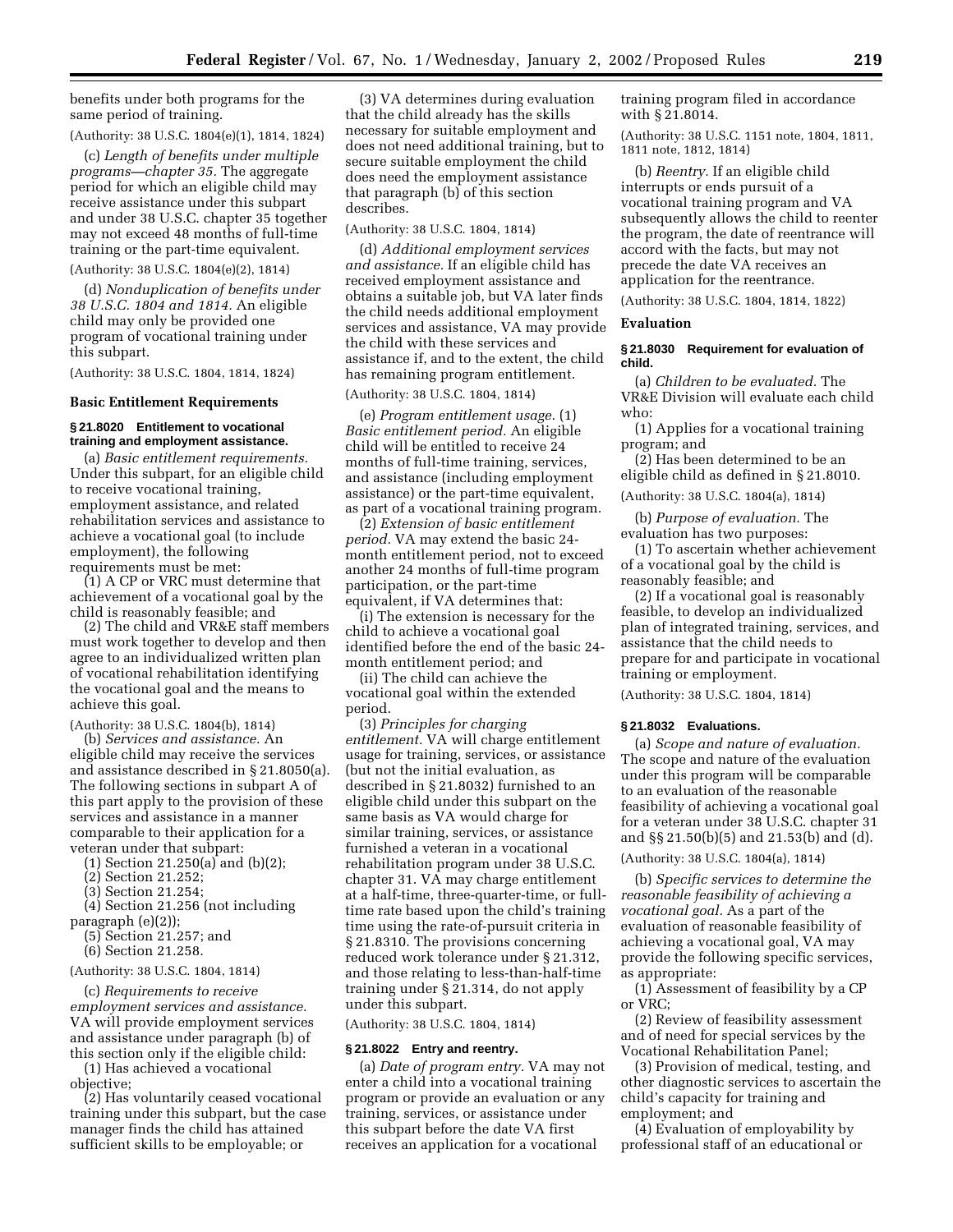rehabilitation facility, for a period not to exceed 30 days.

(Authority: 38 U.S.C. 1804(a), 1814)

(c) *Responsibility for evaluation.* A CP or VRC will make all determinations as to the reasonable feasibility of achieving a vocational goal.

(Authority: 38 U.S.C. 1804(a), (b), 1814)

# **Services and Assistance to Program Participants**

# **§ 21.8050 Scope of training, services, and assistance.**

(a) *Allowable training, services, and assistance.* VA may provide to vocational training program participants:

(1) Vocationally oriented training, services, and assistance, to include:

(i) Training in an institution of higher education if the program is predominantly vocational; and

(ii) Tuition, fees, books, equipment, supplies, and handling charges.

(2) Employment assistance including:

(i) Vocational, psychological, employment, and personal adjustment counseling;

(ii) Services to place the individual in suitable employment and postplacement services necessary to ensure satisfactory adjustment in employment; and

(iii) Personal adjustment and work adjustment training.

(3) Vocationally oriented independent living services only to the extent that the services are indispensable to the achievement of the vocational goal and do not constitute a significant portion of the services to be provided.

(4) Other vocationally oriented services and assistance of the kind VA provides veterans under the 38 U.S.C. chapter 31 program, except as paragraph (c) of this section provides, that VA determines the program participant needs to prepare for and take part in vocational training or in employment.

# (Authority: 38 U.S.C. 1804(c), 1814)

(b) *Vocational training program.* VA will provide either directly or by contract, agreement, or arrangement with another entity, and at no cost to the beneficiary, the vocationally oriented training, other services, and assistance that VA approves for the individual child's program under this subpart. Authorization and payment for approved services will be made in a comparable manner to that VA provides for veterans under the 38 U.S.C. chapter 31 program.

(Authority: 38 U.S.C. 1804(c), 1814)

(c) *Prohibited services and assistance.* VA may not provide to a vocational training program participant any:  $(1)$  Loan:

(2) Subsistence allowance;

(3) Automobile adaptive equipment; (4) Training at an institution of higher education in a program of education that is not predominantly vocational in content;

(5) Employment adjustment allowance;

(6) Room and board (other than for a period of 30 days or less in a special rehabilitation facility either for purposes of an extended evaluation or to improve and enhance vocational potential);

(7) Independent living services, except those that are incidental to the pursuit of the vocational training program.

(Authority: 38 U.S.C. 1804(c), 1814)

## **Duration of Vocational Training**

## **§ 21.8070 Basic duration of a vocational training program.**

(a) *Basic duration of a vocational training program.* The duration of a vocational training program, as paragraphs (e)(1) and (e)(2) of § 21.8020 provide, may not exceed 24 months of full-time training, services, and assistance or the part-time equivalent, except as § 21.8072 allows.

(Authority: 38 U.S.C. 1804(d), 1814)

(b) *Responsibility for estimating the duration of a vocational training program.* While preparing the individualized written plan of vocational rehabilitation, the CP or VRC will estimate the time the child needs to complete a vocational training program.

(Authority: 38 U.S.C. 1804(c), 1814)

(c) *Duration and scope of training must meet general requirements for entry into the selected occupation.* The child will receive training, services, and assistance, as § 21.8120 describes, for a period that VA determines the child needs to reach the level employers generally recognize as necessary for entry into employment in a suitable occupational objective.

#### (Authority: 38 U.S.C. 1804(c), 1814)

(d) *Approval of training beyond the entry level.* To qualify for employment in a particular occupation, the child may need training that exceeds the amount a person generally needs for employment in that occupation. VA will provide the necessary additional training under one or more of the following conditions:

(1) Training requirements for employment in the child's vocational goal in the area where the child lives or will seek employment exceed those job seekers generally need for that type of employment;

(2) The child is preparing for a type of employment in which he or she will be at a definite disadvantage in competing with nondisabled persons and the additional training will offset the competitive disadvantage;

(3) The choice of a feasible occupation is limited, and additional training will enhance the child's employability in one of the feasible occupations; or

(4) The number of employment opportunities within a feasible occupation is restricted.

#### (Authority: 38 U.S.C. 1804(c), 1814)

(e) *Estimating the duration of the training period.* In estimating the length of the training period the eligible child needs, the CP or VRC must determine that:

(1) The proposed vocational training would not normally require a person without a disability more than 24 months of full-time pursuit, or the parttime equivalent, for successful completion; and

(2) The program of training and other services the child needs, based upon VA's evaluation, will not exceed 24 months or the part-time equivalent. In calculating the proposed program's length, the CP or VRC will follow the procedures in § 21.8074(a).

(Authority: 38 U.S.C. 1804(d), 1814)

(f) *Required selection of an appropriate vocational goal.* If the total period the child would require for completion of an initial vocational training program in paragraph (e) of this section is more than 24 months, or the part-time equivalent, the CP or VRC must work with the child to select another suitable initial vocational goal.

(Authority: 38 U.S.C. 1804(d)(2), 1814)

#### **§ 21.8072 Authorizing training, services, and assistance beyond the initial individualized written plan of vocational rehabilitation.**

(a) *Extension of the duration of a vocational training program.* VA may authorize an extension of a vocational training program when necessary to provide additional training, services, and assistance to enable the child to achieve the vocational or employment goal identified before the end of the child's basic entitlement period, as stated in the individualized written plan of vocational rehabilitation under § 21.8080. A change from one occupational objective to another in the same field or occupational family meets the criterion for prior identification in the individualized written plan of vocational rehabilitation.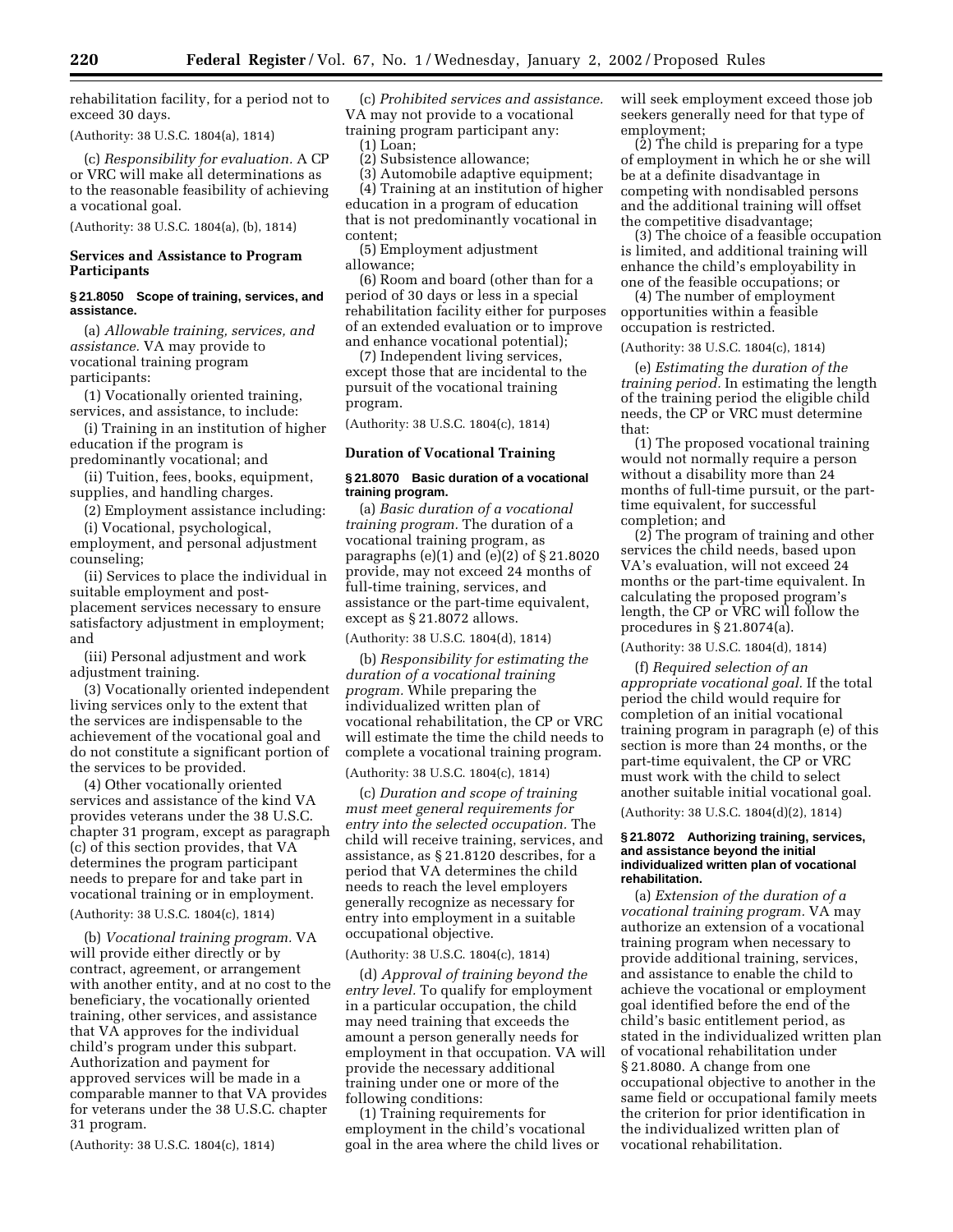(Authority: 38 U.S.C. 1804(d)(2), (e)(2), 1814)

(b) *Extensions for prior participants in the program.* (1) Except as paragraph (b)(2) of this section provides, VA may authorize additional training, limited to the use of remaining program entitlement including any allowable extension, for an eligible child who previously participated in vocational training under this subpart. The additional training must:

(i) Be designed to enable the child to complete the prior vocational goal or a different vocational goal; and

(ii) Meet the same provisions as apply to training for new participants.

(2) An eligible child who has previously achieved a vocational goal in a vocational training program under this subpart may not receive additional training under paragraph (b)(1) of this section unless a CP or VRC sets aside the child's achievement of that vocational goal under § 21.8284.

(Authority: 38 U.S.C. 1804(b) through (e), 1814)

(c) *Responsibility for authorizing a program extension.* A CP or VRC may approve extensions of the vocational training program the child is pursuing up to the maximum program limit of 48 months if the CP or VRC determines that the child needs the additional time to successfully complete training and obtain employment, and the following conditions are met:

(1) The child has completed more than half of the planned training; and

(2) The child is making satisfactory progress.

(Authority: 38 U.S.C. 1804(d)(2), 1814)

# **§ 21.8074 Computing the period for vocational training program participation.**

(a) *Computing the participation period.* To compute the number of months and days of an eligible child's participation in a vocational training program:

(1) Count the number of actual months and days of the child's:

(i) Pursuit of vocational education or training;

(ii) Receipt of extended evaluationtype services and training, or services and training to enable the child to prepare for vocational training or employment, if a veteran in a 38 U.S.C. chapter 31 program would have received a subsistence allowance while receiving the same type of services and training; and

(iii) Receipt of employment and postemployment services (any period of employment or post-employment services is considered full-time program pursuit).

(2) Do not count:

(i) The initial evaluation period; (ii) Any period before the child enters a vocational training program under this subpart;

(iii) Days of authorized leave; and (iv) Other periods during which the child does not pursue training, such as periods between terms.

(3) Convert part-time training periods to full-time equivalents.

(4) Total the months and days under paragraphs (a)(1) and (a)(3) of this section. This sum is the period of the child's participation in the program. (Authority: 38 U.S.C. 1804(d), 1814)

(b) *Consistency with principles for charging entitlement.* Computation of the program participation period under this section will be consistent with the principles for charging entitlement under § 21.8020.

(Authority: 38 U.S.C. 1804(d), 1814)

# **Individualized Written Plan of Vocational Rehabilitation**

### **§ 21.8080 Requirement for an individualized written plan of vocational rehabilitation.**

(a) *General.* A CP or VRC will work in consultation with each child for whom a vocational goal is feasible to develop an individualized written plan of vocational rehabilitation services and assistance to meet the child's vocational training needs. The CP or VRC will develop this individualized written plan of vocational rehabilitation in a manner comparable to the rules governing the development of an individualized written rehabilitation plan (IWRP) for a veteran for 38 U.S.C. chapter 31 purposes, as §§ 21.80, 21.84, 21.88, 21.90, 21.92, 21.94 (a) through (d), and 21.96 provide.

## (Authority: 38 U.S.C. 1804(b), 1814)

(b) *Selecting the type of training to include in the individualized written plan of vocational rehabilitation.* If training is necessary, the CP or VRC will explore a range of possibilities, to include paid and unpaid on-job training, institutional training, and a combination of on-job and institutional training to accomplish the goals of the program. Generally, an eligible child's program should include on-job training, or a combination of on-job and institutional training, when this training:

(1) Is available;

(2) Is as suitable as using only institutional training for accomplishing the goals of the program; and

(3) Will meet the child's vocational training program needs.

(Authority: 38 U.S.C. 1804(b), (c), 1814)

## **§ 21.8082 Inability of child to complete individualized written plan of vocational rehabilitation or achieve vocational goal.**

(a) *Inability to timely complete an individualized written plan of vocational rehabilitation or achieve identified goal.* After a vocational training program has begun, the VR&E case manager may determine that the eligible child cannot complete the vocational training program described in the child's individualized written plan of vocational rehabilitation within the time limits of the individualized written plan of vocational rehabilitation or cannot achieve the child's identified vocational goal. Subject to paragraph (b) of this section, VR&E may assist the child in revising or selecting a new individualized written plan of vocational rehabilitation or goal.

(b) *Allowable changes in the individualized written plan of vocational rehabilitation or goal.* Any change in the eligible child's individualized written plan of vocational rehabilitation or vocational goal is subject to the child's continuing eligibility under the vocational training program and the provisions governing duration of a vocational training program in §§ 21.8020(e) and 21.8070 through 21.8074.

# (Authority: 38 U.S.C. 1804(d), 1804(e), 1814)

(c) *Change in the individualized written plan of vocational rehabilitation or vocational goal.* (1) The individualized written plan of vocational rehabilitation or vocational goal may be changed under the same conditions as provided for a veteran under § 21.94 (a) through (d), and subject to § 21.8070 (d) through (f), if:

(i) The CP or VRC determines that achievement of a vocational goal is still reasonably feasible and that the new individualized written plan of vocational rehabilitation or goal is necessary to enable the eligible child to prepare for and participate in vocational training or employment; and

(ii) Reentrance is authorized under § 21.8284 in a case when the child has completed a vocational training program under this subpart.

(2) A CP or VRC may approve a change of vocational goal from one field or occupational family to another field or occupational family if the child can achieve the new goal:

(i) Before the end of the basic 24 month entitlement period that § 21.8020(e)(1) describes; or

(ii) Before the end of any allowable extension under §§ 21.8020(e)(2) and 21.8072 if the new vocational goal in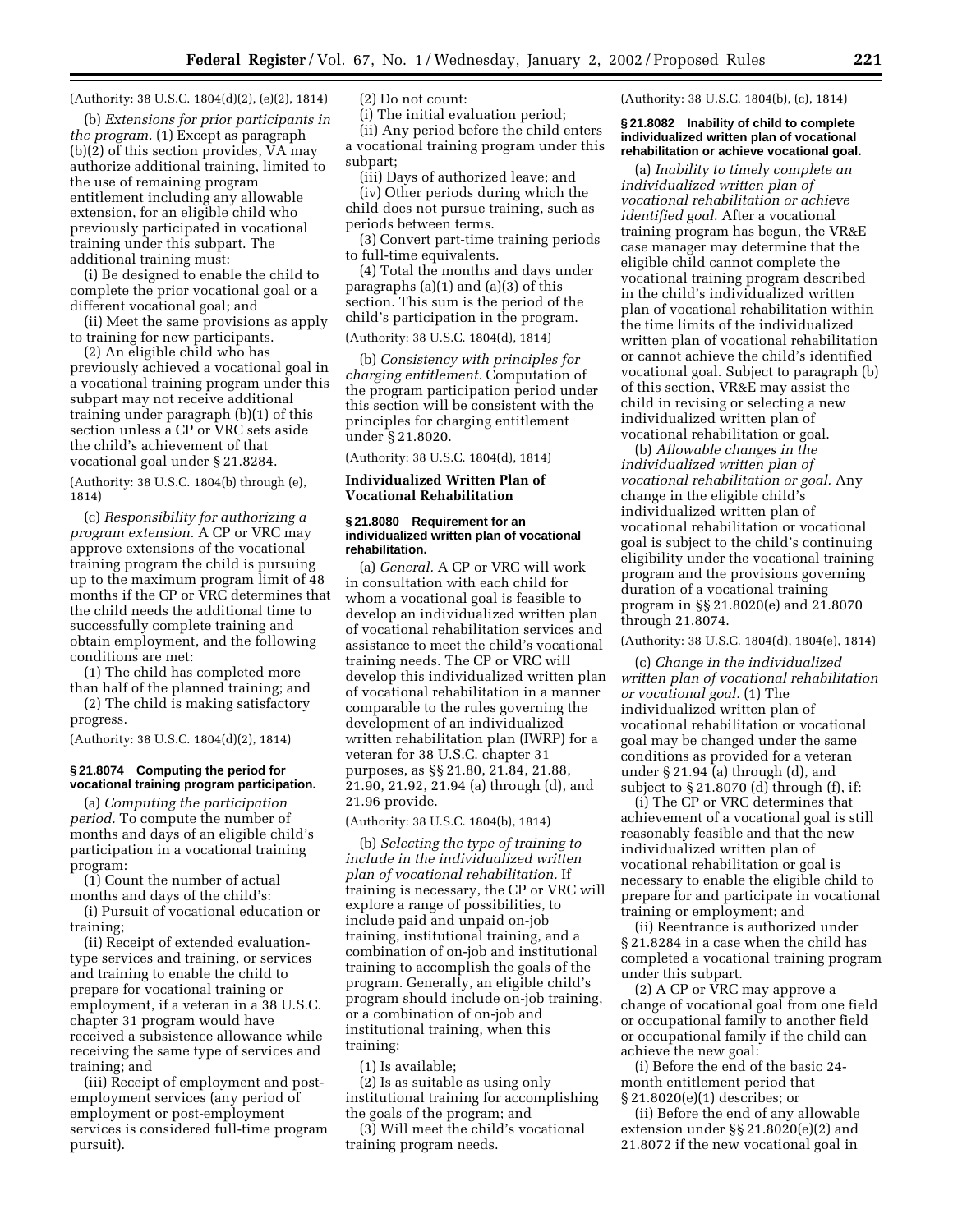another field or occupational family was identified during the basic 24-month entitlement period.

(3) A change from one occupational objective to another in the same field or occupational family does not change the planned vocational goal.

(4) The child must have sufficient remaining entitlement to pursue the new individualized written plan of vocational rehabilitation or goal, as § 21.8020 provides.

### (Authority: 38 U.S.C. 1804(d), 1814)

(d) *Assistance if child terminates planned program before completion.* If the eligible child elects to terminate the planned vocational training program, he or she will receive the assistance that § 21.80(d) provides in identifying other resources through which to secure the desired training or employment.

(Authority: 38 U.S.C. 1804(c), 1814)

## **Counseling**

# **§ 21.8100 Counseling.**

An eligible child requesting or receiving services and assistance under this subpart will receive professional counseling by VR&E and other qualified VA staff members, and by contract counseling providers, as necessary, in a manner comparable to VA's provision of these services to veterans under the 38 U.S.C. chapter 31 program, as §§ 21.100 and 21.380 provide.

(Authority: 38 U.S.C. 1803(c)(8), 1804(c), 1814)

## **Vocational Training, Services, and Assistance**

## **§ 21.8120 Vocational training, services, and assistance.**

(a) *Purposes.* An eligible child may receive training, services, and assistance to enable the child to prepare for and participate in vocational training or employment.

## (Authority: 38 U.S.C. 1804(b), (c), 1814)

(b) *Training permitted.* VA and the child will select vocationally oriented courses of study and training, completion of which usually results in a diploma, certificate, degree, qualification for licensure, or direct placement in employment. The educational and training services to be provided include:

(1) Remedial, deficiency, and refresher training; and

(2) Training that leads to an identifiable vocational goal. Under this program, VA may authorize all forms of programs that §§ 21.122 through 21.132 describe. This includes education and training programs in institutions of higher education. VA may authorize the education and training at an undergraduate or graduate degree level, only if the degree program is predominantly vocational in nature. For an eligible child to participate in a graduate degree program, the graduate degree must be a requirement for entry into the child's vocational goal. For example, a master's degree is required to engage in social work. The program of training is predominantly vocational in content if the majority of the instruction provides the technical skills and knowledge employers generally regard as specific to, and required for, entry into the child's vocational goal.

(c) *Cost of education and training services.* The CP or VRC will consider the cost of training in selecting a facility when:

(1) There is more than one facility in the area in which the child resides that:

(i) Meets the requirements for approval under §§ 21.290 through 21.298 (except as provided by § 21.8286(b)),

(ii) Can provide the training, services and other supportive assistance the child's individualized written plan of vocational rehabilitation specifies, and

(iii) Is within reasonable commuting distance; or

(2) The child wishes to train at a suitable facility in another area, even though a suitable facility in the area where the child lives can provide the training. In considering the costs of providing training in this case, VA will use the provisions of § 21.120 (except 21.120(a)(3)), § 21.370 (however, the words ''under § 21.282'' in § 21.370(b)(2)(iii)(B) do not apply), and § 21.372 in a manner comparable to that for veterans under the 38 U.S.C. chapter 31 program.

(Authority: 38 U.S.C. 1804(b), (c), 1814)

(d) *Accessible courses not locally available.* If suitable vocational training courses are not available in the area in which the child lives, or if they are available but not accessible to the child, VA may make other arrangements. These arrangements may include, but are not limited to:

(1) Transportation of the child, but not the child's family, personal effects, or household belongings, to another area where necessary services are available; or

(2) Use of an individual instructor to provide necessary training in a manner comparable to that for veterans under the 38 U.S.C. chapter 31 program, as § 21.146 describes.

(Authority: 38 U.S.C. 1804(b), (c), 1814)

# **Evaluation and Improvement of Vocational Potential**

## **§ 21.8140 Evaluation and improvement of vocational potential.**

(a) *General.* A CP or VRC may use the services that paragraph (d) of this section describes to:

(1) Evaluate vocational training and employment potential;

(2) Provide a basis for planning:

(i) A program of services and assistance to improve the eligible child's preparation for vocational training and employment; or

(ii) A vocational training program;

(3) Reevaluate the vocational training feasibility of an eligible child participating in a vocational training program; and

(4) Remediate deficiencies in the child's basic capabilities, skills, or knowledge to give the child the ability to participate in vocational training or employment.

(Authority: 38 U.S.C. 1804(b), 1814)

(b) *Periods when evaluation and improvement services may be provided.* A CP or VRC may authorize the services described in paragraph (d) of this section, except those in paragraph (d)(4) of this section, for delivery during:

(1) An initial or extended evaluation; or

(2) Pursuit of a vocational training program.

(Authority: 38 U.S.C. 1804(c), 1814)

(c) *Duration of services.* The duration of services needed to improve vocational training and employment potential, furnished on a full-time basis either as a preliminary part or all of a vocational training program, may not exceed 9 months. If VA furnishes these services on a less than full-time basis, the duration will be for the period necessary, but may not exceed the equivalent of 9 months of full-time training.

(Authority: 38 U.S.C. 1804(c), 1814)

(d)*Scope of services.* Evaluation and improvement services include:

(1) Diagnostic services;

(2) Personal and work adjustment training;

(3) Referral for medical care and treatment for the spina bifida, covered birth defects, or related conditions;

(4) Vocationally oriented independent living services indispensable to pursuing a vocational training program;

(5) Language training, speech and voice correction, training in ambulation, and one-hand typewriting;

(6) Orientation, adjustment, mobility and related services; and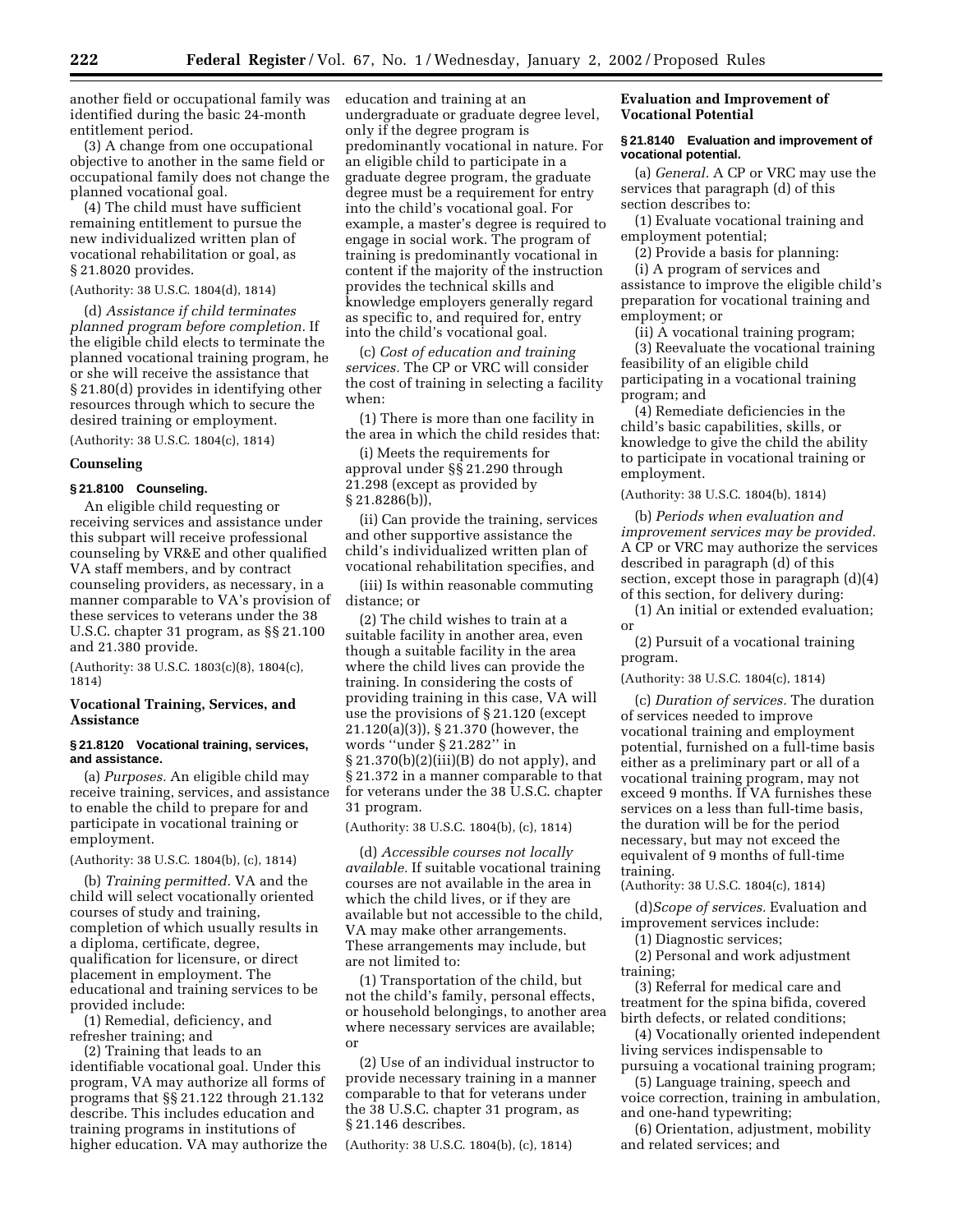(7) Other appropriate services to assist the child in functioning in the proposed training or work environment. (Authority: 38 U.S.C. 1804(c), 1814)

(e) *Applicability of chapter 31 rules on special rehabilitation services.* The provisions of § 21.140 do not apply to this subpart. Subject to the provisions of this subpart, the following provisions apply to the vocational training program under this subpart in a manner comparable to that for veterans under the 38 U.S.C. chapter 31 program: § 21.142(a) and (b); § 21.144; § 21.146; § 21.148(a) and (c); § 21.150 other than paragraph (b); § 21.152 other than paragraph (b); § 21.154 other than paragraph (b); and § 21.156.

(Authority: 38 U.S.C. 1804(c), 1814)

#### **Supplies**

#### **§ 21.8210 Supplies.**

(a) *Purpose of furnishing supplies.* VA will provide the child with the supplies that the child needs to pursue training, to obtain and maintain employment, and otherwise to achieve the goal of his or her vocational training program.

(Authority: 38 U.S.C. 1804(c), 1814)

(b) *Types of supplies.* VA may provide books, tools, and other supplies and equipment that VA determines are necessary for the child's vocational training program and are required by similarly circumstanced veterans pursuing such training under 38 U.S.C. chapter 31.

#### (Authority: 38 U.S.C. 1804(c), 1814)

(c) *Periods during which VA may furnish supplies.* VA may provide supplies to an eligible child receiving:

(1) An initial or extended evaluation;

(2) Vocational training, services, and assistance to reach the point of employability; or

(3) Employment services.

(Authority: 38 U.S.C. 1804(c), 1814)

(d) *Other rules.* The provisions of §§ 21.212 through 21.224 apply to children pursuing a vocational training program under this subpart in a comparable manner as VA provides supplies to veterans under 38 U.S.C. chapter 31, except the following portions:

 $(1)$  Section 21.216 $(a)(3)$  pertaining to special modifications, including automobile adaptive equipment;

 $(2)$  Section 21.220(a) $(1)$  pertaining to advancements from the revolving fund loan;

(3) Section  $21.222(b)(1)(x)$  pertaining to discontinuance from an independent living services program.

(Authority: 38 U.S.C. 1804(c), 1814)

#### **Program Costs**

#### **§ 21.8260 Training, services, and assistance costs.**

The provisions of § 21.262 pertaining to reimbursement for training and other program costs apply, in a comparable manner as provided under the 38 U.S.C. chapter 31 program for veterans, to payments to facilities, vendors, and other providers for training, supplies, and other services they deliver under this subpart.

(Authority: 38 U.S.C. 1804(c), 1814)

## **Vocational Training Program Entrance, Termination, and Resources**

# **§ 21.8280 Effective date of induction into a vocational training program.**

Subject to the limitations in § 21.8022, the date an eligible child is inducted into a vocational training program will be the date the child first begins to receive training, services, or assistance under an individualized written plan of vocational rehabilitation.

(Authority: 38 U.S.C. 1804(c), (d), 1814)

### **§ 21.8282 Termination of a vocational training program.**

A case manager may terminate a vocational training program under this subpart for cause, including lack of cooperation, failure to pursue the individualized written plan of vocational rehabilitation, fraud, administrative error, or finding that the child no longer has a covered birth defect. An eligible child for whom a vocational goal is reasonably feasible remains eligible for the program subject to the rules of this subpart unless the child's eligibility for or entitlement to a vocational training program under this subpart resulted from fraud or administrative error or unless VA finds the child no longer has a covered birth defect. The effective date of termination will be the earliest of the following applicable dates:

(a) *Fraud.* If an eligible child establishes eligibility for or entitlement to benefits under this subpart through fraud, VA will terminate the award of vocational training and rehabilitation as of the date VA first began to pay benefits.

(b) *Administrative error.* If an eligible child who is not entitled to benefits under this subpart receives those benefits through VA administrative error, VA will terminate the award of benefits as of the first day of the calendar month beginning at least 60 days after notifying the child of the proposed termination. This 60-day period may not result in the entrance of the child into a new quarter, semester,

or other term of training unless VA has already obligated payment for the training.

(c) *Change in status as an eligible child with a covered birth defect.* If VA finds that a child no longer has a covered birth defect, VA will terminate the award of benefits effective the last day of the month in which such determination becomes final.

(d) *Lack of cooperation or failure to pursue individualized written plan of vocational rehabilitation.* If reasonable VR&E efforts to motivate an eligible child do not resolve a lack of cooperation or failure to pursue an individualized written plan of vocational rehabilitation, VA will terminate the award of benefits as of the first day of the calendar month beginning at least 60 days after notifying the child of the proposed termination. This 60-day period may not result in the entrance of the child into a new quarter, semester, or other term of training. VA will deobligate payment for training in the new quarter, semester, or other term of training.

(Authority: 38 U.S.C. 1804, 1814)

#### **§ 21.8284 Additional vocational training.**

VA may provide an additional period of training or services under a vocational training program to an eligible child who has completed training for a vocational goal and/or been suitably employed under this subpart, if the child is otherwise eligible and has remaining program entitlement as provided in § 21.8072(b), only under one of the following conditions:

(a) Current facts, including any relevant medical findings, establish that the child's disability has worsened to the extent that he or she can no longer perform the duties of the occupation which was the child's vocational goal under this subpart;

(b) The occupation that was the child's vocational goal under this subpart is now unsuitable;

(c) The vocational training program services and assistance the child originally received are now inadequate to make the child employable in the occupation which he or she sought to achieve;

(d) Experience has demonstrated that VA should not reasonably have expected employment in the objective or field for which the child received vocational training program services and assistance; or

(e) Technological change that occurred after the child achieved a vocational goal under this subpart now prevents the child from:

(1) Performing the duties of the occupation for which VA provided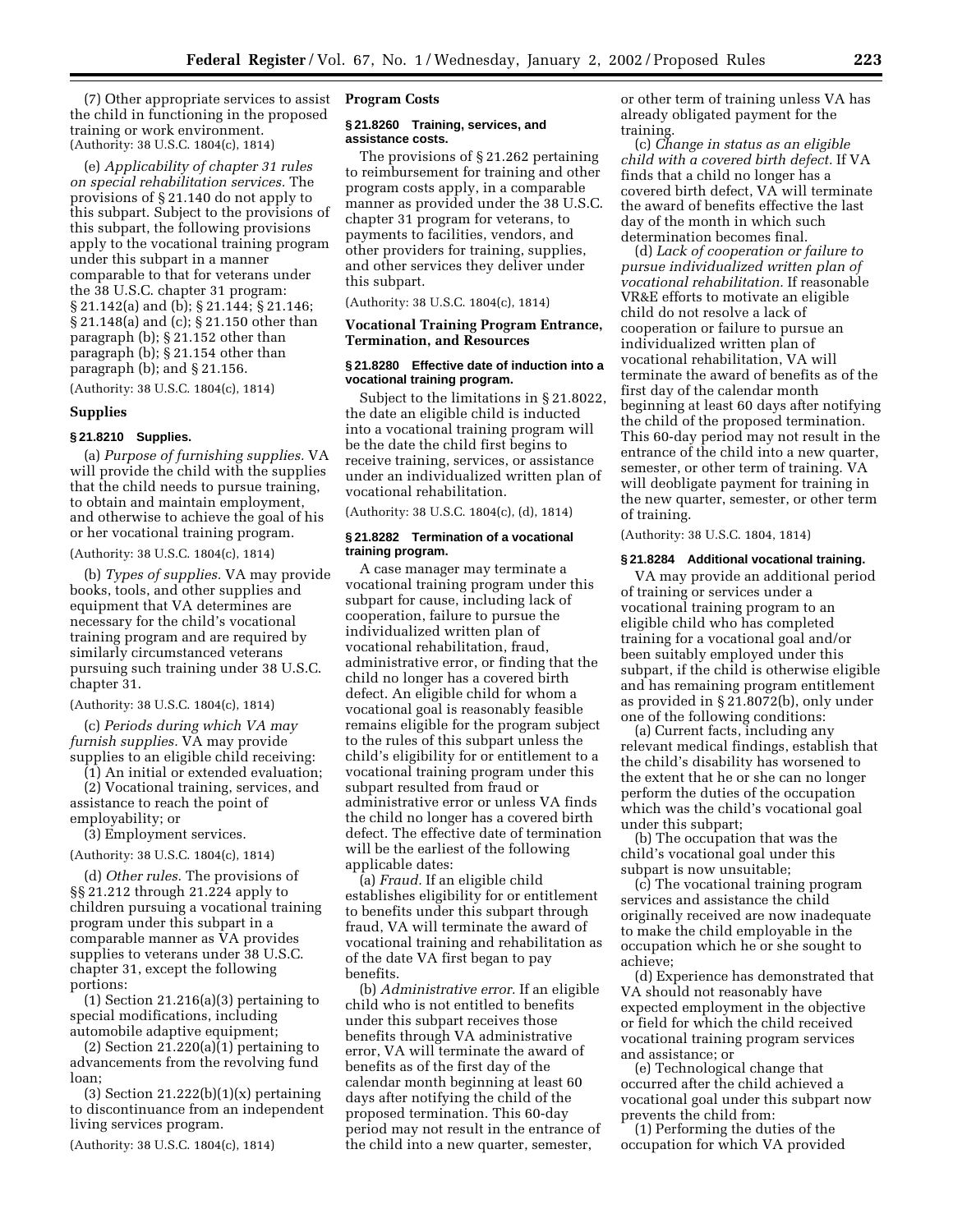training, services, or assistance, or in a related occupation; or

(2) Securing employment in the occupation for which VA provided training, services, or assistance, or in a related occupation.

(Authority: 38 U.S.C. 1804(c), 1814)

# **§ 21.8286 Training resources.**

(a) *Applicable 38 U.S.C. chapter 31 resource provisions.* The provisions of § 21.146 and §§ 21.290 through 21.298 apply to children pursuing a vocational training program under this subpart in a comparable manner as for veterans under the 38 U.S.C. chapter 31 program, except as paragraph (b) of this section specifies.

(Authority: 38 U.S.C. 1804(c), 1814)

(b) *Limitations.* The provisions of § 21.294(b)(1)(i) and (b)(1)(ii) pertaining to independent living services do not apply to this subpart. The provisions of § 21.294(b)(1)(iii) pertaining to authorization of independent living services as a part of an individualized written plan of vocational rehabilitation apply to children under this subpart in a comparable manner as for veterans under the 38 U.S.C. chapter 31 program only to the extent § 21.8050 allows.

(Authority: 38 U.S.C. 1804(c), 1814)

## **Rate of Pursuit**

# **§ 21.8310 Rate of pursuit.**

(a) *General requirements.* VA will approve an eligible child's pursuit of a vocational training program at a rate consistent with his or her ability to successfully pursue training, considering:

(1) Effects of his or her disability;

(2) Family responsibilities;

(3) Travel;

(4) Reasonable adjustment to training; and

(5) Other circumstances affecting the child's ability to pursue training.

(Authority: 38 U.S.C. 1804(c), 1814)

(b) *Continuous pursuit.* An eligible child should pursue a program of vocational training with as little interruption as necessary, considering the factors in paragraph (a) of this section.

(Authority: 38 U.S.C. 1804(c), 1814)

(c) *Responsibility for determining the rate of pursuit.* VR&E staff members will consult with the child when determining the rate and continuity of pursuit of a vocational training program. These staff members will also confer with the medical consultant and the Vocational Rehabilitation Panel described in §§ 21.60 and 21.62, as

necessary. This rate and continuity of pursuit determination will occur during development of the individualized written plan of vocational rehabilitation, but may change later, as necessary to enable the child to complete training.

(Authority: 38 U.S.C. 1804(c), 1814)

(d) *Measurement of training time used.* VA will measure the rate of pursuit in a comparable manner to rate of pursuit measurement under § 21.310 for veterans under the 38 U.S.C. chapter 31 program.

(Authority: 38 U.S.C. 1804(c), 1814)

# **Authorization of Services**

#### **§ 21.8320 Authorization of services.**

The provisions of § 21.326, pertaining to the commencement and termination dates of a period of employment services, apply to children under this subpart in a manner comparable to that provided for veterans under the 38 U.S.C. chapter 31 program. References in that section to an individualized employment assistance plan or IEAP are considered as referring to the child's individualized written plan of vocational rehabilitation under this subpart.

(Authority: 38 U.S.C. 1804(c), 1814)

#### **Leaves of Absence**

#### **§ 21.8340 Leaves of absence.**

(a) *Purpose of leave of absence.* The purpose of the leave system is to enable the child to maintain his or her status as an active program participant.

(Authority: 38 U.S.C. 1804(c), 1814)

(b) *Basis for leave of absence.* The VR&E case manager may grant the child leaves of absence for periods during which the child fails to pursue a vocational training program. For prolonged periods of absence, the VR&E case manager may approve leaves of absence only if the case manager determines the child is unable to pursue a vocational training program through no fault of the child.

(Authority: 38 U.S.C. 1804(c), 1814)

(c) *Effect on entitlement.* During a leave of absence, the running of the basic 24-month period of entitlement, plus any extensions thereto, shall be suspended until the child resumes the program.

(Authority: 38 U.S.C. 1804(c), 1814)

#### **Satisfactory Conduct and Cooperation**

### **§ 21.8360 Satisfactory conduct and cooperation.**

The provisions for satisfactory conduct and cooperation in §§ 21.362 and 21.364, except as otherwise

provided in this section, apply to children under this subpart in a manner comparable to the way they apply to veterans under the 38 U.S.C. chapter 31 program. If an eligible child fails to meet these requirements for satisfactory conduct or cooperation, the VR&E case manager will terminate the child's vocational training program. VA will not grant an eligible child reentrance to a vocational training program unless the reasons for unsatisfactory conduct or cooperation have been removed.

(Authority: 38 U.S.C. 1804(c), 1814)

# **Transportation Services**

#### **§ 21.8370 Authorization of transportation services.**

(a) *General.* VA will authorize transportation services necessary for an eligible child to pursue a vocational training program. The sections in subpart A of this part that are referred to in this paragraph apply to children under this subpart in a manner comparable to the way they apply to veterans under the 38 U.S.C. chapter 31 program. Transportation services include:

(1) Transportation for evaluation or counseling under § 21.376;

(2) Intraregional travel under § 21.370 (except that assurance that the child meets all basic requirements for induction into training will be determined without regard to the provisions of § 21.282) and interregional travel under § 21.372;

(3) Special transportation allowance under § 21.154; and

(4) Commuting to and from training and while seeking employment, subject to paragraphs (c) and (d) of this section.

# (Authority: 38 U.S.C. 1804(c), 1814)

(b) *Reimbursement.* For transportation services that VA authorizes, VA will normally pay in arrears and in the same manner as tuition, fees, and other services under this program.

# (Authority: 38 U.S.C. 1804(c), 1814)

(c) *Payment for commuting expenses for training and seeking employment.* VA may pay for transportation during the period of vocational training and the first 3 months the child receives employment services. VA may reimburse the child's costs, not to exceed \$200 per month, of commuting to and from training and seeking employment if he or she requests this assistance and VA determines, after careful examination of the child's situation and subject to the limitations in paragraph (d) of this section, that the child would be unable to pursue training or employment without this assistance. VA may: